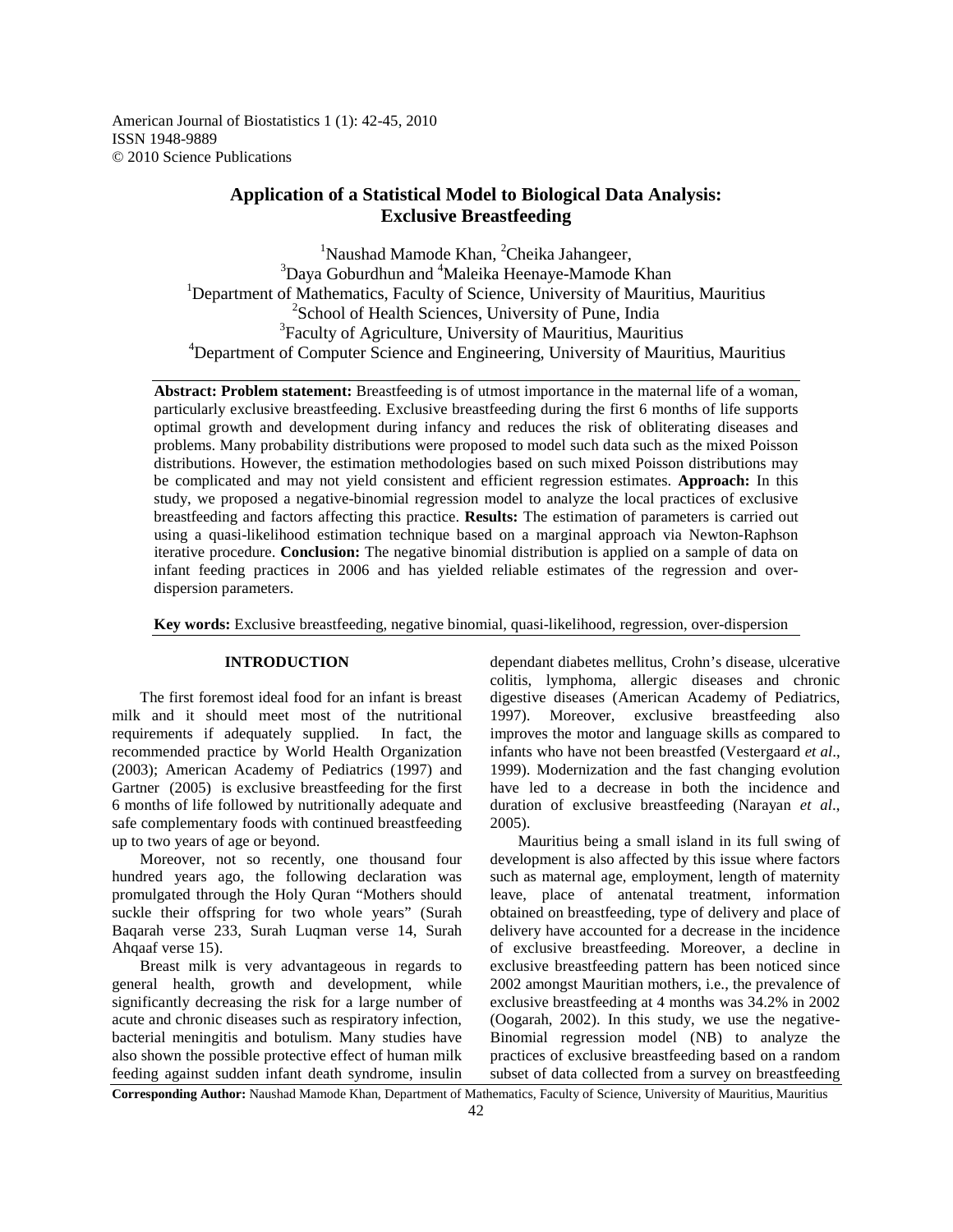in Mauritius over the year 2005-2006. The organization of the study is as follows: We describe the factors influencing exclusive breastfeeding in Mauritius since 2005 and analyze these data using the negative binomial model. Estimation of parameters is done via the quasi-likelihood estimation technique.

**Factors influencing exclusive breastfeeding:**  Maternal age has been regarded as adversely affecting the breastfeeding rates among mothers (Narayan *et al*., 2005). Employment, maternity leave and the length of maternity leave are very influential on the incidence of exclusive breastfeeding and thus affect mother's choice of feeding practice. Despite the fact that the working mothers may be aware of the advantages of breastfeeding, many of them are rather hesitant to practice exclusive breastfeeding as compared to unemployed mothers. In Mauritius, according to the 2003 report from the Pay Research Bureau, only 12 weeks of maternity leaves are granted to public officers for 3 confinements only (PRB Report, 2003). However, working outside the home and being a full-time worker is related to shorter duration of breastfeeding. Other studies have also reported that one of the most important reasons for mothers to stop breastfeeding at 6 months or earlier was "returning to work" (Integrated Care for Mother and Child, 2004). Many studies have demonstrated that information on breastfeeding can influence a mother's choice of feeding practice. Other authors have stated that health education could improve the present status on infant feeding practices (Singhania *et al*., 1990). The lack of proper information on breastfeeding sometimes acts as a barrier to its practice though women are strongly determined to breastfeed. It was reiterated that continual support using a nutrition education 'communication mix' is prone to be more effective to result in positive behavior change towards infant feeding practices (Sethi *et al*., 2003). Support needs to be given to breastfeeding mothers to encourage breastfeeding beyond the first month and also the education of mothers and grandmothers is very important to establish good infant feeding practices (Barton, 2001). The type of delivery may have a negative effect on breastfeeding initiation. Moreover, caesarian section seems to be a big barrier for the rightly timed initiation of breastfeeding. Caesarian section is becoming an increasingly common practice in the private hospitals among the upper and middle income groups and this seems to be an obstacle to successful breastfeeding (Reddy, 1995). The place of antenatal treatment and the place of delivery can also have an impact on the feeding practices of mothers. There are two types of hospital set-up in Mauritius

namely the public hospitals and the private hospitals. Both differ in the ways in which antenatal care, perinatal and postnatal care are being provided. Enthusiasm, support and pediatricians involvement are also very essential in the promotion and practice of breastfeeding towards the achievement of optimal infant and child health, growth and development (American Academy of Pediatrics, 1997). A survey was carried out since 2006 with 25,000 mothers having an infant between the age of 5 and 24 months old. We choose a random subset of this data consisting of 6500 mothers. We noted that the average practices of exclusive breastfeeding during the first 6 months of the baby's life is approximately 250 while the variance is 356. This indicates that the data is over-dispersed. To model such data under a regression set-up, we use the negative binomial model. The estimation of parameters is done using the quasi-likelihood estimation technique.

# **MATERIALS AND METHODS**

We assume  $y_{it}$  follows Negative Binomial distribution (NB) with probability mass function:

$$
f(y_i) = \frac{\Gamma(c^{-1} + y_i)}{\Gamma(c^{-1})y_i!} \left(\frac{1}{1 + c\theta_i}\right)^{c^{-1}} \left(\frac{c\theta_i}{1 + c\theta_i}\right)^{y_i}
$$
 (1)

i.e.:

$$
Y_i \sim NB(1/c, c\theta_i) \tag{2}
$$

where, c is the over-dispersion parameter and the expectation and variance are given by:

$$
E(Y_i) = q_i = exp(x_i^T \beta), Var(Y_i) = q_i + cq_i^2
$$
 (3)

where, c>0. Wedderburn (1974) developed A Quasi-Likelihood Estimation technique (QLE) to estimate parameters under generalized linear model. We extend his approach and develop two marginal QLEs under NB. The first QLE is to estimate the vector of regression parameters  $β$  based on observations  $y_i$  while the second QLE is to estimate the dispersion index c.

The QLE to estimate  $\beta$  is given by:

$$
\sum_{i=1}^{I} D_{i,\beta}^{T} V_{i,\beta}^{-1}(y_i - \theta_i) = 0
$$
\n(4)

Where:

$$
V_{i,\beta} = \theta_i (1 + c\theta_i)^2
$$
  

$$
D_{i,\beta} = \frac{\partial \theta_i}{\partial \beta^T} \theta_i X_i^T \text{ is a p} \times 1 \text{ matrix}
$$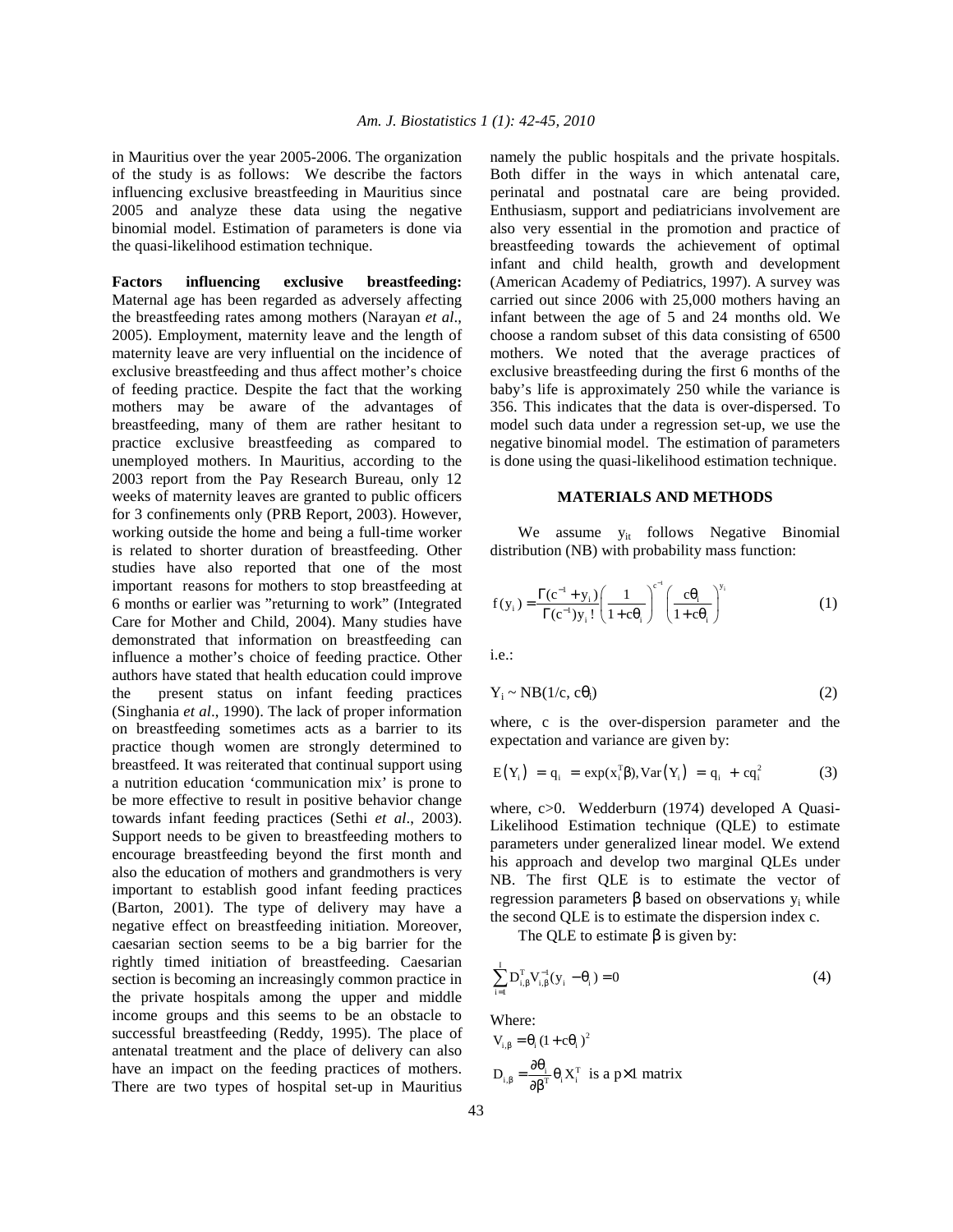The QLE to estimate c is given by:

$$
\sum_{i=1}^{I} D_{i,\alpha}^{T} V_{i,\alpha}^{-1} (y_i^2 - \eta_i) = 0
$$
 (5)

Where:

 $\eta_i = \theta_i(1+c\theta_i) + \theta_i^2$  $D_{i,\alpha} = \theta_{it}^2$  $V_{i,\alpha}$  = The variance of  $Y_i^2$  and is calculated using:

$$
V_{i,\alpha} = E(Y_i^4) - E(Y_i^2)^2
$$
 (6)

where:

$$
V_{i,\alpha} = \theta_{it} + (6+7c)\theta_{it}^{2} + (4+16c+12c^{2})\theta_{it}^{3} + (4c+10c^{2}+6c^{3})\theta_{it}^{4}
$$
\n(7)

 The iterative equations are given as follows: At the r<sup>th</sup> iteration:

$$
\left(\hat{\beta}_{r+1}\right) = \left(\hat{\beta}_{r}\right) + \left[\sum_{i=1}^{I} D_{i,\beta}^{T} V_{i,\beta}^{-1} D_{i,\beta}\right]_{r}^{-1} \left[\sum_{i=1}^{I} D_{i,\beta}^{T} V_{i,\beta}^{-1} (y_{i} - \theta_{i})\right]_{r} \quad (8)
$$

$$
\left(\hat{c}_{r+1}\right) = \left(\hat{c}_{r}\right) + \left[\sum_{i=1}^{I} D_{i,\alpha}^{T} V_{i,\alpha}^{-1} D_{i,\alpha}\right]_{r}^{-1} \left[\sum_{i=1}^{I} D_{i,\alpha}^{T} V_{i,\alpha}^{-1} (y_{i}^{2} - \eta_{i})\right]_{r} (9)
$$

Where:

$$
\hat{\beta}_r \text{ and } \hat{c}_r = \text{The values of } \hat{\beta} \text{ and } \hat{c}_r \text{ at the } r^{\text{th}} \text{ iteration}
$$
\n[.]<sub>r</sub> = The value of the expression at the  $r^{\text{th}}$  iteration

 The estimators are consistent and under mild regularity conditions, for I→∞, it may be shown that  $I^{\frac{1}{2}}((\hat{\beta}) - (\beta))^T$  and  $I^{\frac{1}{2}}((\hat{c}) - (c))^T$  have asymptotic normal distributions. The algorithm to estimate the parameters works as follows: For an initial estimate of  $\beta$  and c, we iterate Eq. 8 until convergence, then use the updated β to update c in Eq. 9. We then replace the updated β and c in Eq. 8 and iterate until convergence. Having obtained the new β, we replace in Eq. 9 to obtain a new  $\alpha$  and the cycle continues until both values converge.

# **RESULTS**

 The covariates are the intercept term, age of the mothers, length of maternity leave, place of antenatal treatment, information on infant feeding practices, type of delivery and place of delivery. These results are obtained by taking small initial values of the regression parameters. The entry in brackets represent the standard errors of each estimate (Table 1).

Table 1: Estimates of the regression parameters based on QLE approach for the breastfeeding data: NB model

| approach for the preasurednig data. The model |           |          |
|-----------------------------------------------|-----------|----------|
| Intercept                                     | 1.1785    | (0.3541) |
| Age                                           | $-2.3211$ | (0.0588) |
| Length of maternity leave                     | 1.2351    | (0.0525) |
| Place of antenatal treatment                  | $-3.2210$ | (0.1871) |
| Information                                   | 12.2212   | (0.0910) |
| Type of delivery                              | $-1.2226$ | (0.1111) |
| Place of delivery                             | $-2.3044$ | (0.0999) |
| ĉ                                             | 2.5611    | (0.1771) |

### **DISCUSSION**

 The negative value of the age factor indicates that age has an adverse effect on the practice of exclusive breastfeeding. The positive estimate of the length of maternity leave shows that as the number of days of maternity leave increases, it is more probable that the mothers will adopt a better infant feeding practice and the incidence of exclusive breastfeeding will increase. The estimated value of the place of antenatal treatment demonstrates the current situation of the private and public health institutions in Mauritius. In the same way, the estimate of the place of delivery is negative because there is a disparity at the level of the private and public health institutions where only the latter have adopted the Baby Friendly Hospital Initiative (BFHI), thereby encouraging proper breastfeeding initiation and successful exclusive breastfeeding for the 6 months. The regression estimate corresponding to the type of delivery indicates that mothers undergoing caesarian section are less likely to practice exclusive breastfeeding. The information parameter estimate justifies that mothers who have been well informed about proper feeding practices are more likely to practice exclusive breastfeeding for the recommended time.

### **CONCLUSION**

 The NB model is a suitable model to analyze breastfeeding data. It has yielded consistent and efficient estimates of the regression and over-dispersion parameters but may not be a suitable model if the value of the mean is greater than the variance of the responses.

### **REFERENCES**

- American Academy of Pediatrics, (AAP), 1997. Work Breastfeeding and the use of human milk. Pediatrics, 100: 1035-1039. DOI: 10.1542/peds.100.6.1035
- Barton, S.B., 2001. Infant feeding practices of how low-income rural mothers. Am. J. Maternal Child Nursery, 26: 93-97.